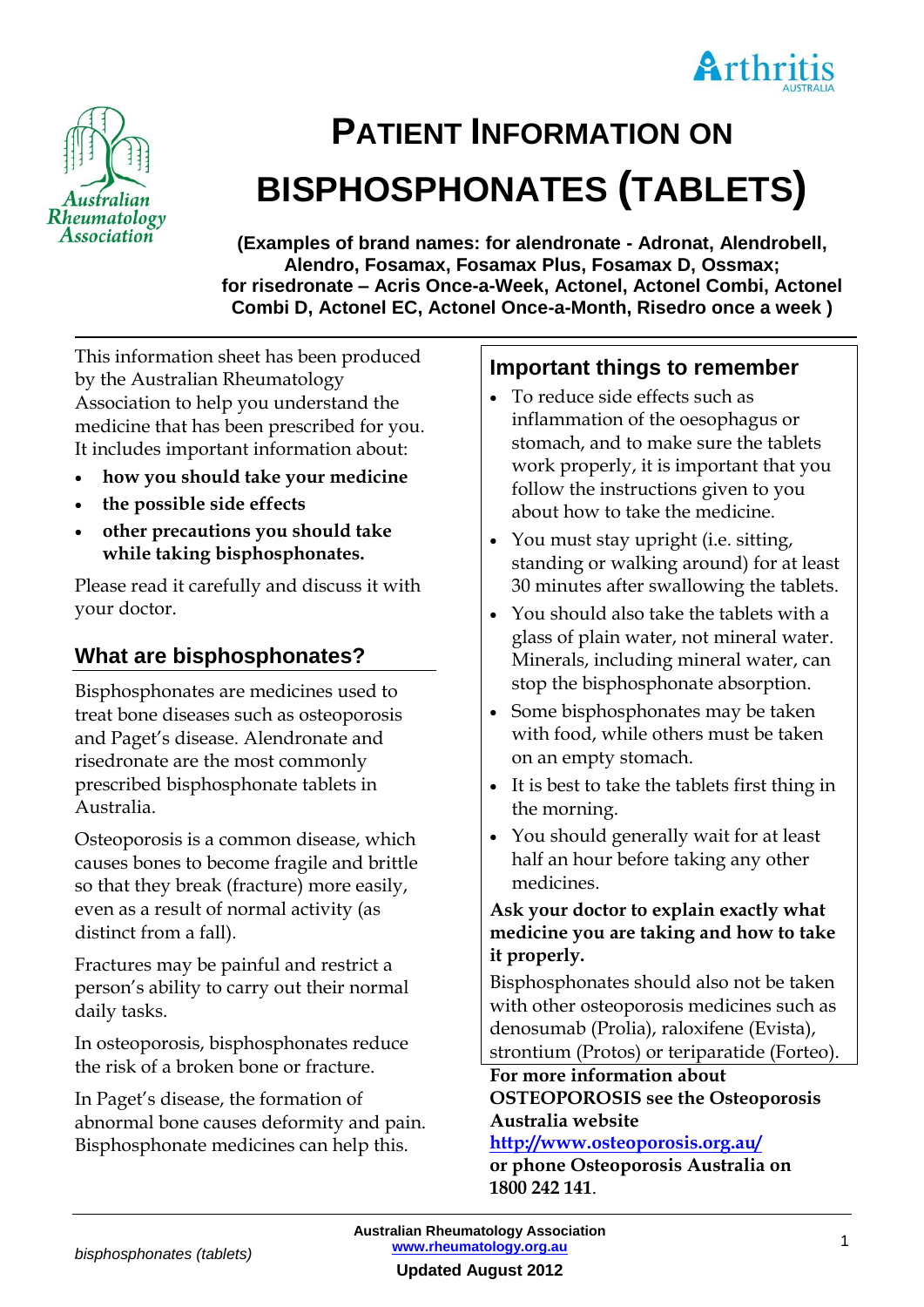# **How do they work?**

Bone is constantly changing with old bone breaking down and new bone being formed to take its place. This usually happens in a balanced way. If the cycle becomes unbalanced, bone is broken down faster than it is replaced. This leads to osteoporosis.

Bisphosphonates slow or stop the bone breaking down. As a result, bone density may increase over time so the risk of fractures is reduced.

# **What benefit can you expect from your treatment?**

Since osteoporosis doesn't usually have any symptoms such as pain (until a fracture occurs) you will not 'feel' any immediate benefit from your treatment with bisphosphonates.

If used for Paget's disease, bone pain may lessen with time. Your doctor will explain the likely benefits relevant to you.

You may be asked to have tests to check the effect of treatment on your bones. For example, a bone mineral density test is usually done after one to two years of treatment. This is a type of x-ray, which involves a very small amount of radiation.

Tests of urine or blood are sometimes used to measure the effects of treatment on bone formation and breakdown.

# **How are bisphosphonates taken?**

Bisphosphonates come as tablets, but can also be given by injection (see separate information sheet).

It is important to follow the directions carefully to avoid side effects and to make sure the tablets work properly. See *Important things to remember* on the first page of this sheet, and ask your doctor about the instructions relevant to the medicine you have been prescribed.

## *What is the dosage?*

Tablets come in different strengths. The dose will depend on the type of bisphosphonate being taken and the condition for which it is being used.

For osteoporosis, the medicines are taken as a single tablet once a week or once a month for a number of years.

For Paget's disease they are usually taken daily for a limited period. Always follow the instructions provided in the packaging unless otherwise directed by a doctor.

#### *Are other medicines taken with bisphosphonates?*

It is safe to use most other medicines when you are taking bisphosphonates (see *Precautions* on page 3). However, bisphosphonates should not be taken with some other osteoporosis medicines (refer *Precautions*, page 3)

It is also important not to take other medicines within 30 minutes of taking bisphosphonate tablets.

Your doctor will usually recommend you to take calcium and vitamin D supplements as well as your bisphosphonate. Some bisphosphonates are packaged in combination with vitamin D or calcium.

#### *How long is the treatment continued?*

For osteoporosis, treatment with bisphosphonates is usually given for at least five years. Your doctor will review your progress each year.

For Paget's disease, the treatment may be given for a shorter period of time.

# **Are there any side effects?**

Most people who take bisphosphonate tablets do not experience side effects. Tell your doctor if you are concerned about possible side effects.

A reduction in dose or change to another medicine may minimise the side effects so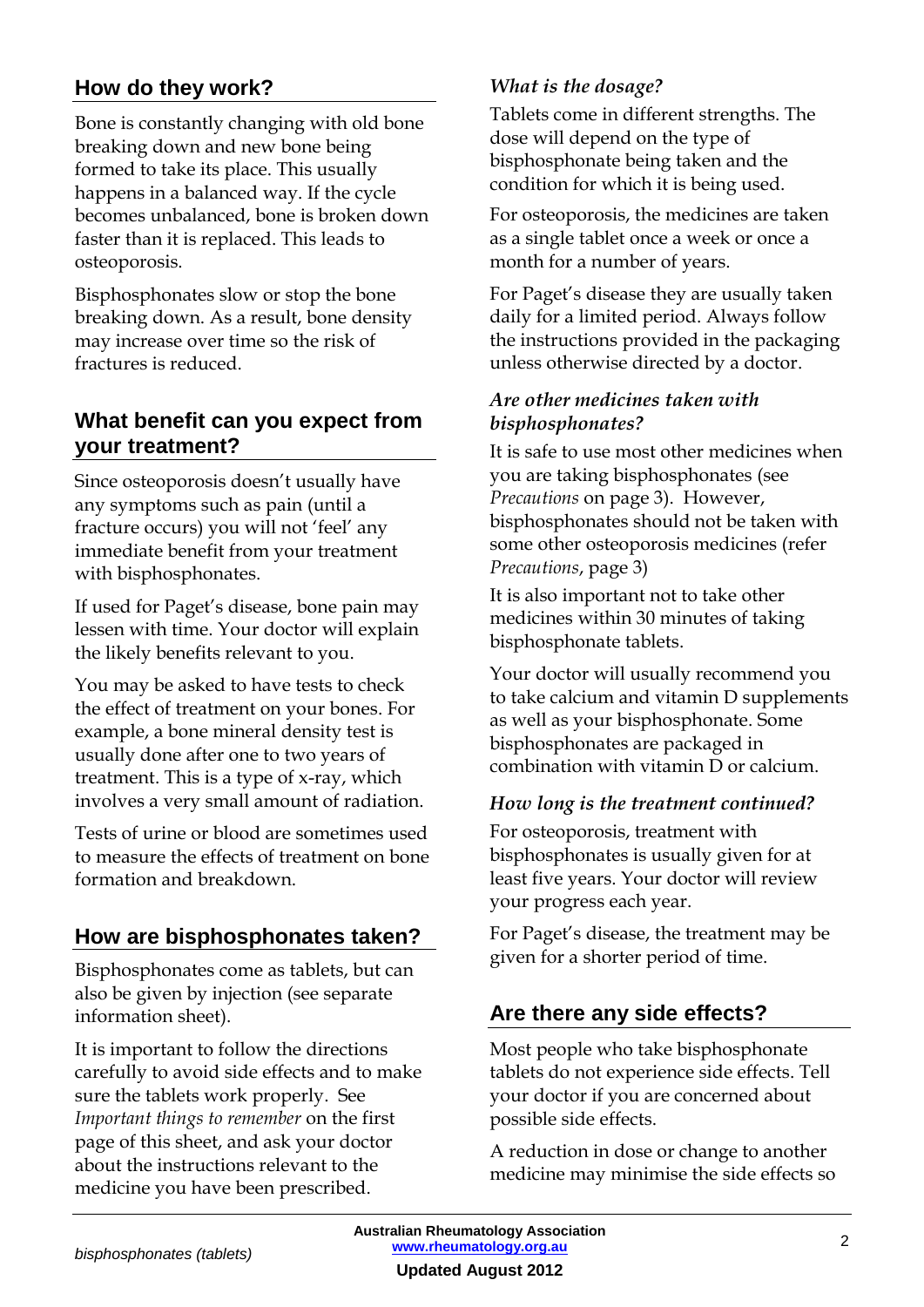that you can continue to have treatment for your bones.

## *Most common possible side effects*

- Bisphosphonate tablets may cause *inflammation of the oesophagus or stomach*  resulting in stomach pain, heartburn, feeling sick (nausea), vomiting, constipation or diarrhoea.
- *Headache and/or dizziness* may occur.
- *Mouth ulcers, aching muscles, joints and/or bones* and *swelling of joints* may also occur but do not last for long.

#### *Less common or rare possible side effects*

- A potentially serious but very rare side effect with bisphosphonates is *osteonecrosis of the jaw (ONJ)*. This condition presents with jaw pain. It usually occurs after dental work which does not heal properly. For most patients who are taking oral bisphosphonates, the benefits of these medicines outweigh the potential risk of ONJ. As a precaution, it is recommended that any dental infections should be treated and any planned extractions be performed before starting bisphosphonate treatment.
- Bisphosphonates can cause *skin reactions* such as rash or redness of the skin, which is sometimes made worse by sunlight. They can also cause *itchiness*.
- *Blurred vision, pain or redness* in the eye (called iritis) may occur and may need to be treated with eye drops. If this occurs, see your doctor.

# **What precautions are necessary?**

#### *Care of your teeth and mouth*

 Before starting bisphosphonate treatment, have your teeth checked by your dentist. If surgery on the jawbone is necessary, this should be done before you start the treatment.

 While taking a bisphosphonate, maintain good oral hygiene and have regular dental check-ups.

#### *Blood tests*

- Monitoring blood tests are not usually required for people taking bisphosphonates for osteoporosis, although in certain situations these may be needed.
- In Paget's disease, your doctor may ask you to have a blood test to measure bone turnover and response to treatment.

#### *Use with other medicines*

- It is important not to take other medicines within 30 minutes of taking bisphosphonate tablets.
- You should tell your doctor (including your general practitioner, rheumatologist and others) about all medicines you are taking or plan to take. This includes over the counter or herbal/naturopathic medicines. You should also mention your treatment when you see other health professionals.
- Bisphosphonates should not be taken with other osteoporosis medicines such as denosumab (Prolia), raloxifene (Evista), strontium (Protos) or teriparatide (Forteo).
- The risk of side effects from the low doses of aspirin used to prevent heart attack and strokes is not increased when taken with bisphosphonates.
- Nonsteroidal anti-inflammatories (NSAIDs) may also cause inflammation of the oesophagus and stomach so your doctor may advise you not to take NSAIDs if you are taking a bisphosphonate.
- Methotrexate can be taken safely with bisphosphonates.